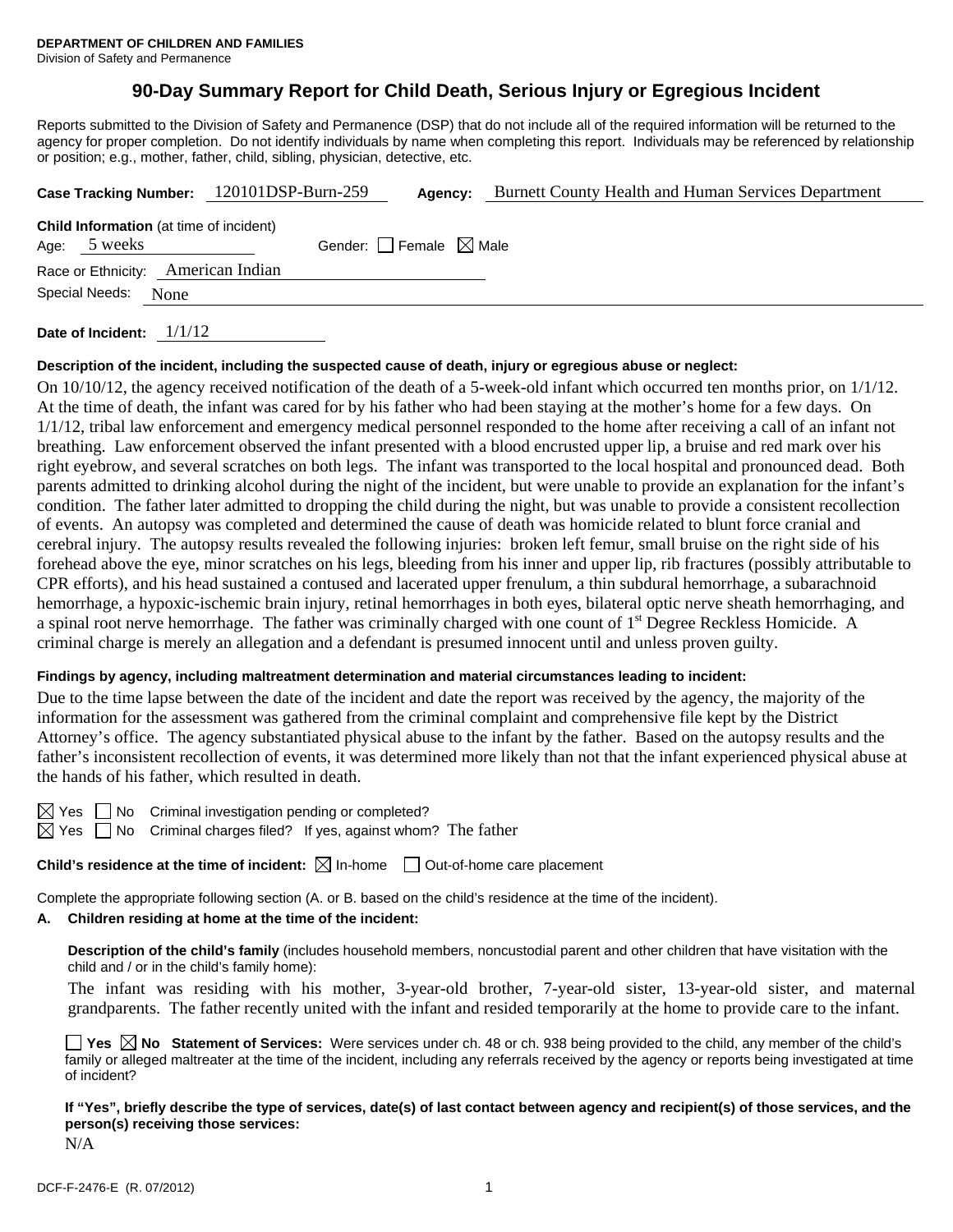#### **Summary of all involvement in services as adults under ch. 48 or ch. 938 by child's parents or alleged maltreater in the previous five years:** (Does not include the current incident.)

In August 2009, Washburn County assessed allegations of neglect by the mother due to drug use when caring for the children. Neglect was substantiated and the case was opened for ongoing case management services. The children were removed from the home on 8/12/09. Two of the children were returned home on 11/25/09 and the third child was returned home on  $1/29/10$ . Washburn County closed the case on  $8/23/10$ .

#### **Summary of actions taken by the agency under ch. 48, including any investigation of a report or referrals to services involving the child, any member of the child's family living in this household and the child's parents and alleged maltreater.** (Does not include the current incident.)

(Note: Screened out reports listed in this section may include only the date of the report, screening decision, and if a referral to services occurred at Access. Reports that do not constitute a reasonable suspicion of maltreatment or a reason to believe that the child is threatened with harm are not required to be screened in for an initial assessment, and no further action is required by the agency.)

On 12/13/05, the agency screened out a services report. A referral was made to the tribal child welfare department.

On 9/22/08, the agency screened out a services report.

On 10/3/08, the agency screened out a services report. A referral was made to the tribal child welfare department.

On 1/12/09, the agency screened out a services report.

On 1/22/09, the agency screened out a services report. A referral was made to the tribal child welfare department.

On 1/23/09, the agency screened out a services report. A referral was made to the tribal child welfare department.

On 3/5/09, Washburn County screened in a services report. The family was referred to community services.

On 6/24/09, Washburn County screened in a services report. The family declined an offer of services.

On 8/11/09, Washburn County screened in a report alleging neglect to the children. Neglect was substantiated and the family received ongoing case management services until 8/23/10.

On 6/5/12, the agency screened out a report alleging neglect by the mother.

On 6/21/12, Washburn County screened out a report alleging neglect by the mother.

On 8/6/12, the agency screened out a services report.

On 9/13/12, Washburn County screened out a report alleging neglect by the mother.

### **Summary of any investigation involving the child, any member of the child's family and alleged maltreater conducted under ch. 48 or ch. 938 and any services provided to the child and child's family since the date of the incident:**

On 8/13/12, the agency screened in and assessed an allegation of neglect by the mother. Neglect was substantiated and the agency filed a Child in Need of Protection or Services Petition in juvenile court. The agency removed the children from the home on  $10/2/12$  and placed them in the home of relatives. The agency received a report on  $10/8/12$  alleging the mother was pregnant and using drugs. The allegation of unborn child abuse was unsubstantiated. On 10/10/12, the agency received notification of the infant's death which occurred ten months prior on 1/1/12. Based on information from the criminal complaint and contact with the family, the agency substantiated physical abuse to the infant by his father. The children remain in out-of-home care with relatives and the family is receiving ongoing case management services.

### **B. Children residing in out-of-home (OHC) placement at time of incident:**

**Description of the OHC placement and basis for decision to place child there:**

### **Description of all other persons residing in the OHC placement home:**

**Licensing history:** Including type of license, duration of license, summary of any violations by licensee or an employee of licensee that constitutes a substantial failure to protect and promote the welfare of the child.

| Summary of any actions taken by agency in response to the incident: (Check all that apply.) |                                                      |  |                                                   |  |  |  |
|---------------------------------------------------------------------------------------------|------------------------------------------------------|--|---------------------------------------------------|--|--|--|
| $\boxtimes$                                                                                 | Screening of Access report                           |  | Attempted or successful reunification             |  |  |  |
| $\overline{\Xi}$                                                                            | Protective plan implemented                          |  | Referral to services                              |  |  |  |
|                                                                                             | Initial assessment conducted                         |  | <b>Transportation assistance</b>                  |  |  |  |
| $\Box$                                                                                      | Safety plan implemented                              |  | Collaboration with law enforcement                |  |  |  |
|                                                                                             | Temporary physical custody of child                  |  | Collaboration with medical professionals          |  |  |  |
| $\Box$                                                                                      | Petitioned for court order / CHIPS (child in need of |  | Supervised visitation                             |  |  |  |
|                                                                                             | protection or services                               |  | Case remains open for services                    |  |  |  |
| $\Box$                                                                                      | Placement into foster home                           |  | Case closed by agency                             |  |  |  |
| $\Box$                                                                                      | <b>Placement with relatives</b>                      |  | Initiated efforts to address or enhance community |  |  |  |
|                                                                                             | Ongoing Services case management                     |  | collaboration on CA/N cases                       |  |  |  |